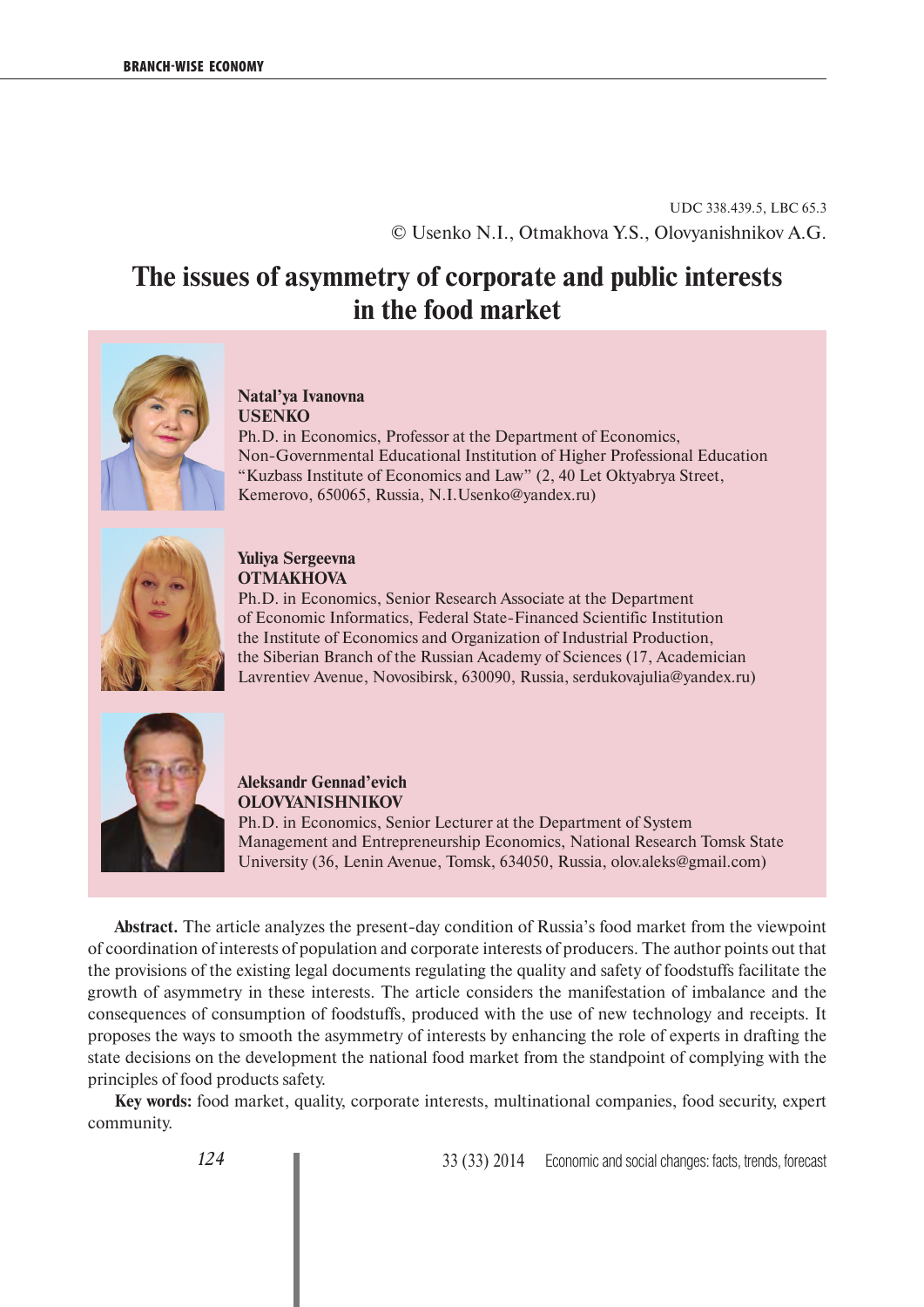Production and distribution of food products are closely connected with such indicators as quality and food safety, physical and economic access. The tasks of expanding the range of products, creating new high-tech food products satisfying various consumer preferences are relevant for the food industry and food retailers.

However, the tasks to enlarge the food range, to creation new formulas of food products answer not only the needs of the population, but the corporate requirements of the operators of food market in the field of competitiveness of enterprises and improvement of production efficiency. The main point of corporate priorities is, first of all, to maximize the expected revenue by increasing market share, reducing costs, etc. The following questions are in focus: In what way does the realization of these corporate priorities reconcile with consumers interests? Is the balance achieved or is there asymmetry of interests? In this article the authors have attempted to answer these questions.

#### **The main corporate segments of the Russian food market**

Nowadays the Russian food market takes an important place in the economy of Russia. In the structure of retail trade turnover in 2012 the share of food products was 46.5%, or 9.9 trillion rubles.

According to the data of the Federal State Statistics Service (Rosstat), the share of food products production, including beverages and tobacco in the overall volume of manufacturing production in 2012 was 15.9%, and the dynamics of the indices of food production (*Table 1*) during the 2005–2012 period is characterized by stable positive values. However, we observe the decline of indices points at the end of the analyzed period.

Most of the food industry sectors are characterized by a short production cycle, fast return of investment. Due to these characteristics, the food industry represented (and represents) one of the most attractive areas of application of the world capital. As an analytical evaluation of investment attractiveness of the food sector of industry international stock indices are used, which allow to evaluate the overall change of the direction and the current state of the market, such as the Dow Jones Industrial Average (DJIA).

In the global list of companies covered by DJIA there are three top food and beverage manufacturing companies: soft drinks – Coca-Cola Co., food products – Kraft Foods Inc., food service sector – McDonald's Corp.

The S&P 500 (Standart&Poor's 500) competes with the Dow Jones Industrial Average by popularity and represents a weighted average price value of shares of 500 large companies from various sectors of the U.S. economy. This index consists of 27 (!) companies from the sector of foods and beverages (excluding

| Table 1. Indices of food production during the period 2000–2013 |  |
|-----------------------------------------------------------------|--|
|-----------------------------------------------------------------|--|

|                               | 2000  | 2005  | 2010  | 2011  | 2012  | 2013  |
|-------------------------------|-------|-------|-------|-------|-------|-------|
| Indices of food<br>production | 105.3 | 106.6 | 105.4 | 101.0 | 104.1 | 100.6 |

Economic and social changes: facts, trends, forecast 3 (33) 2014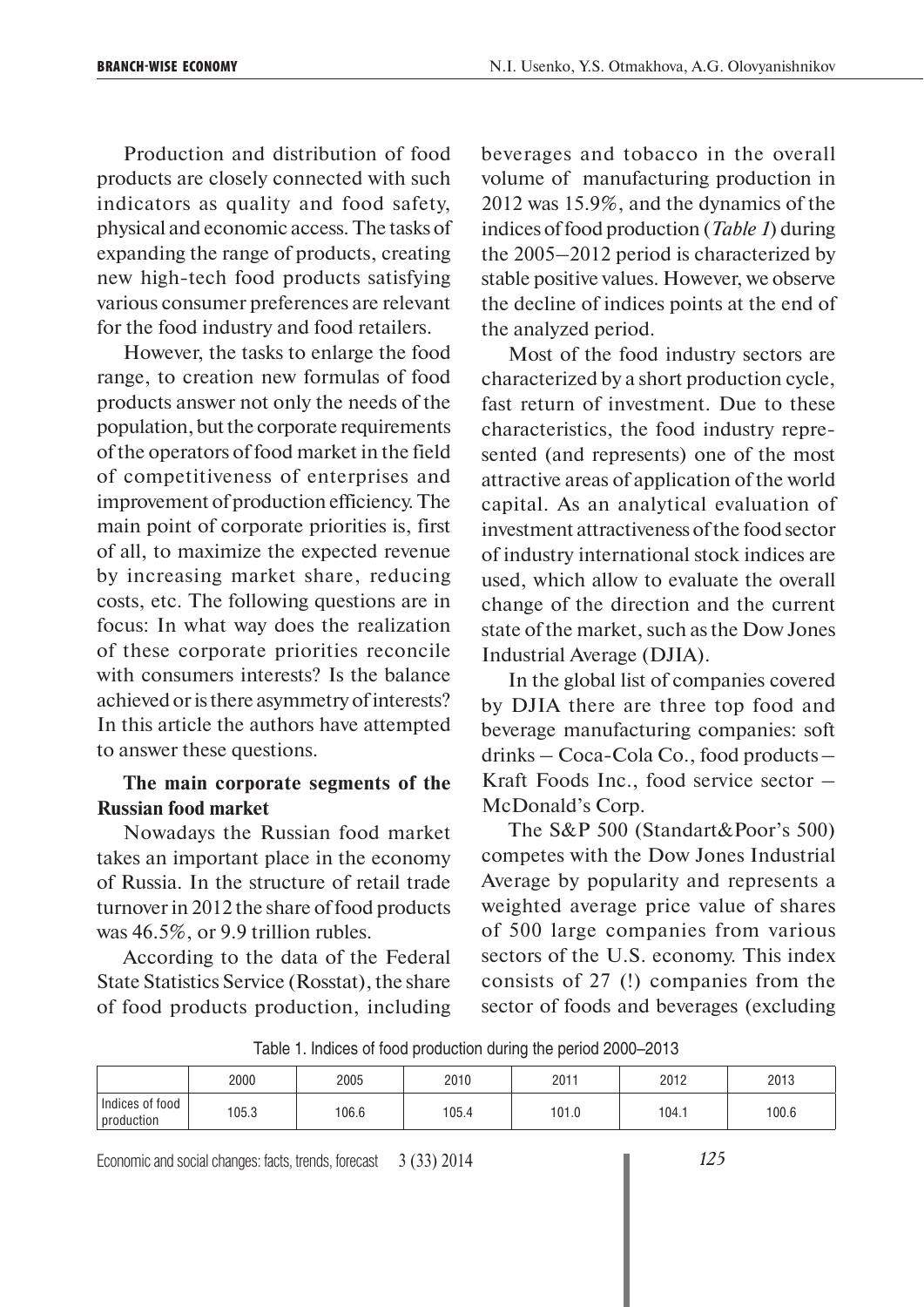retailers). According to the data available at Foodinnovation.ru [1], the food sector companies have showed 20% growth for five years since the crisis. Such growth is only comparable with the growth of high-tech companies index NASDAQ, but with a high level of stability during the recession, related to the presence of stable cash flow caused by weak variability of consumer demand.

Nowadays the main trends of the Russian food market are the continued concentration of property, the reduction of the small and medium-sized enterprises share, the strengthening of the position of major consolidated companies. During the period of transition to the market economy model a large number of developing companies, successfully competing in the domestic food market and in the markets of the CIS (the Commonwealth

of Independent States) countries, actively attracting capital for their development, have been formed in the country [2].

Food processing industry remains attractive to the Russian and foreign investors that is demonstrated by the amount of investments (*fig. 1*), according to Rosstat, and the significant percentage in total investment (*tab. 2*).

In general, during the 2010–2012 period the total amount of investment in the food industry of Russia was US \$ 8796 million.

Today almost all the world's largest food, beverage and tobacco companies have their subsidiaries in Russia. The considerable part of the modern food industry in Russia is centralized in the large multinational companies (MNCs), most of which are multifunctional corporations.



3 (33) 2014 Economic and social changes: facts, trends, forecast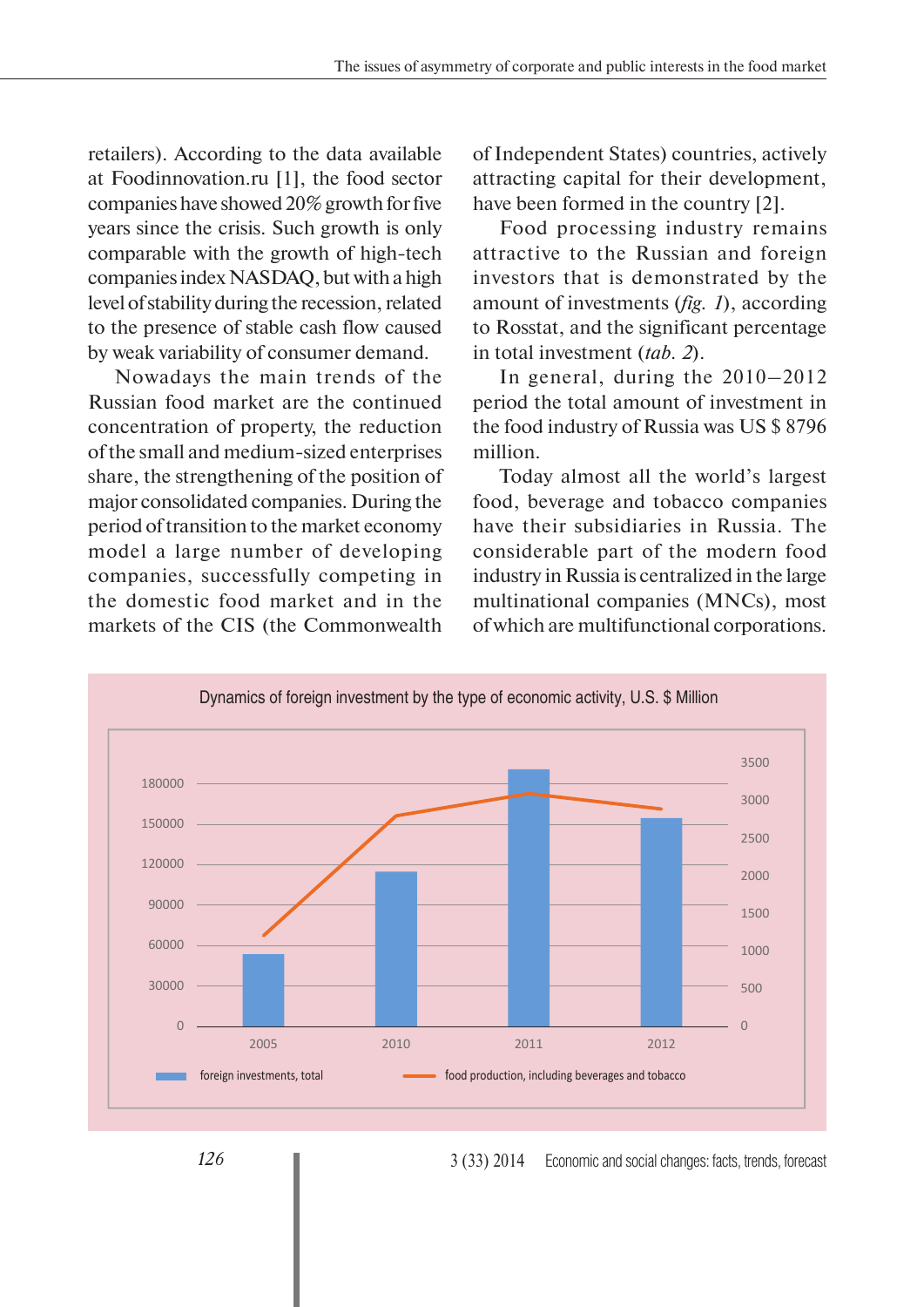| Indicator                                                                                                                        | 2005  | 2010   | 2011   | 2012   |
|----------------------------------------------------------------------------------------------------------------------------------|-------|--------|--------|--------|
| Foreign investment,                                                                                                              | 53651 | 114746 | 190643 | 154570 |
| Total                                                                                                                            |       |        |        |        |
| Including the type of activity: production<br>of food, beverages and tobacco                                                     | 1210  | 2803   | 3099   | 2894   |
| Percentage of foreign investments by the<br>type of activity: production of food, beverages<br>and tobacco in total investment,% | 2.2   | 2.4    | 1.6    | 1.9    |

Table 2. Foreign investment, U.S. \$ Million

The foreign companies having their Russian subsidiaries are: "Unilever", "Nestle", "Unimilk-Dannon", "Coca-Cola Company", "PepsiCo", "Bonduelle Group", "Khorteks", "Group Secab", "Orkla Brands Russia", "Mars", "Kraft Foods", "Ahmad Tea", "SUN InBev", "Carlsberg", "SAB Miller RUS", etc.

It is significant that, according to the annual ranking [3] of big companies, estimated by the journal "Expert"<sup>1</sup>, in 2013 the Russian subsidiary "PepsiCo" (PepsiCo Holdings) – the largest producer of food and beverages was ranked first among the food industry enterprises and 50 among the companies in all spheres of activity by sales revenue.

According to the official website of the multinational company PepsiCo [4] in Russia, the company has more than 40 companies and about 25,000 employees. "PepsiCo" is actively investing in their business in Russia. In 2011 the company "PepsiCo" expanded its main assortment (including carbonated and non-carbonated drinks, chips) by the acquisition of the company "Wimm-Bill-Dann" – Russia's largest producer of dairy products, baby food and juices.

As a result, the Russian subsidiary "PepsiCo" has received the status of the leading processor of milk in Russia. This was an extraordinary deal in terms of the amount of foreign investment (5.4 billion U.S. dollars) in the non-raw-material sector of Russia.

"Baltika", the largest beer producer in Russia, is also among the leaders of the rating "Expert-400" in 2013 and occupies the 88th position in the list and the second one among the food industry companies. In November 2012 the forced reacquisition of shares of the joint stock company "Baltika" was completed, whereby Carlsberg Group (a Danish brewing company) has owned 100% of the Company's capital. The total staff of food company "Carlsberg" – 38.6 thousand people (2012).

It is estimated that the share of foreign capital in the food industry according to the Ministry of Agriculture of Russia is 60% [5] and has a tendency of further growth due to mergers and acquisitions in the food market. Foreign investments have provided the necessary financial leverage for the development of the food industry, and the process of mergers and acquisitions in the food industry has led

<sup>&</sup>lt;sup>1</sup> The rating "Expert-400" is the most representative list of top Russian companies which are generally recognized in Russia and worldwide.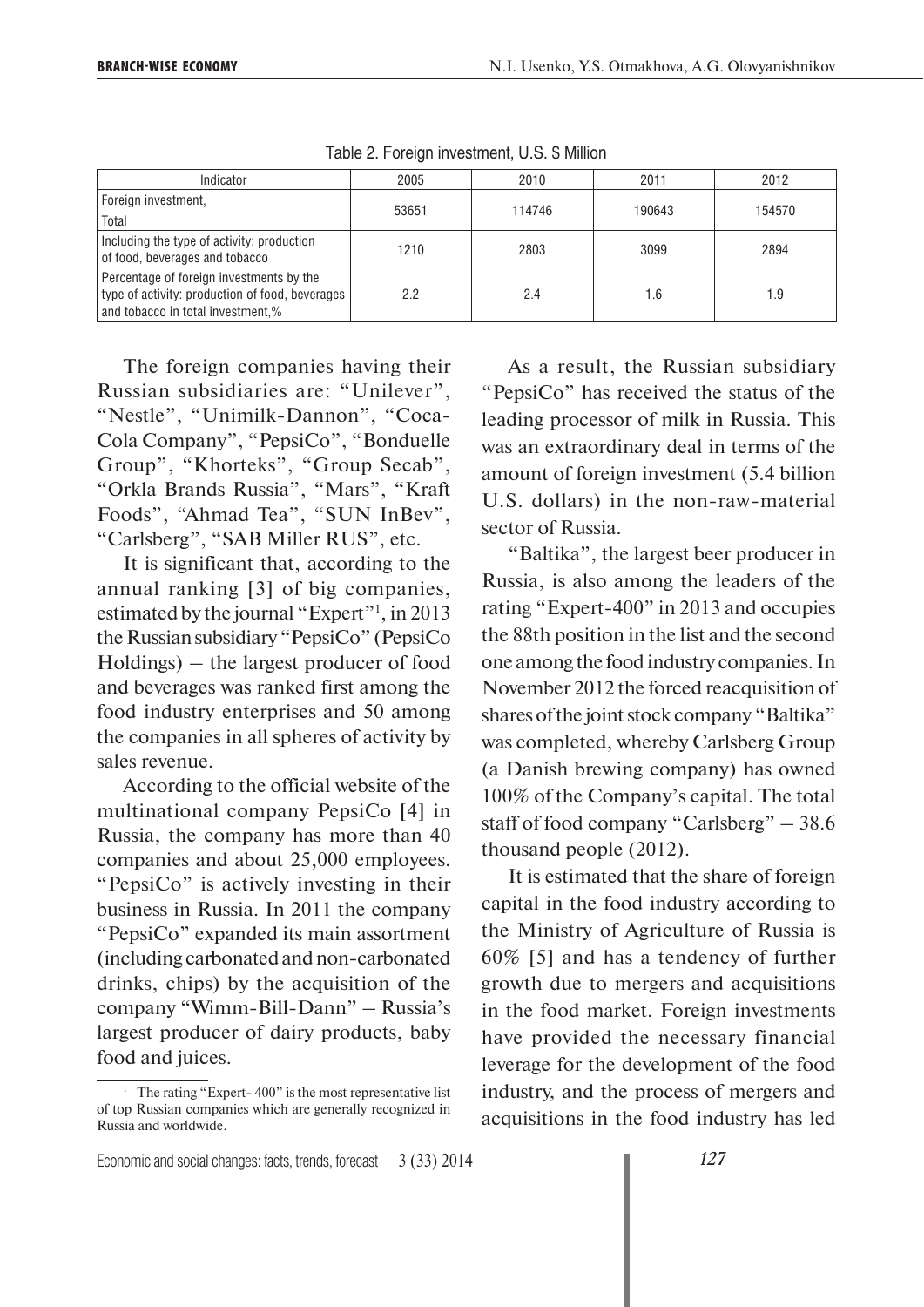to the smooth transition to an oligopoly, that is the reduction of the number of small producers in the market.

The sphere of interests of foreign investors – the segment FMCG (fast moving consumer goods) – contains consumer goods with fast turnover, its considerable part is minimally connected with the local resource base. The target at the top-income segment of the food products with a low proportion of natural raw materials gives manufacturers the possibility not to depend on the instability of properties and prices.

The relevant inflow of foreign capital has been the main factor of high growth rates in the food industry in Russia during the last 10–15 years. In addition, the successful application of system of international manufacturing control and quality assurance system, the latest equipment, logistics and advanced sales systems in the Russian subsidiaries of foreign companies has contributed to the situation when the formation of the Russian food market has largely been dependent on the strategic priorities in the development of transnational production companies or their subsidiaries.

Enterprising and energetic efforts to uphold the interests of multinational companies in order to maximize the reflection of their business interests largely determine the vector direction of the Russian food policy, especially in the industrial production of food. Lobbying is carried out both in direct and indirect

forms (the support of scientific conferences and exhibitions, forums and congresses), and is implemented through the various members of collegiate advisory bodies at regional and municipal authorities and public organizations.

In the regions local authorities, the degree of their influence on the tax benefits value can be rather substantial, often make decisions in favor of "understandable" business of a transnational company  $-$  a major investor and taxpayer in the region. This form of support is rarely given to "their local companies", which are not so efficient in the competition with the titans of the food market, and that leads to a further weakening of the small and medium business.

Thus, the current structure of the Russian food industry is clearly segmented into two sectors: the domestic sector – small and medium enterprises owned by Russian citizens and the Russian sector of the subsidiaries of foreign corporations, which is the most developed part of the corporate business.

**The problem of asymmetry of interests of consumers and producers of the food market under the conditions of laws and technical regulations of food quality and safety**

The problem of asymmetry from the authors' point of view is that the majority of food producers focus on a highly profitable segment of the food market with a low proportion of natural raw materials to the prejudice of the quality and nutritional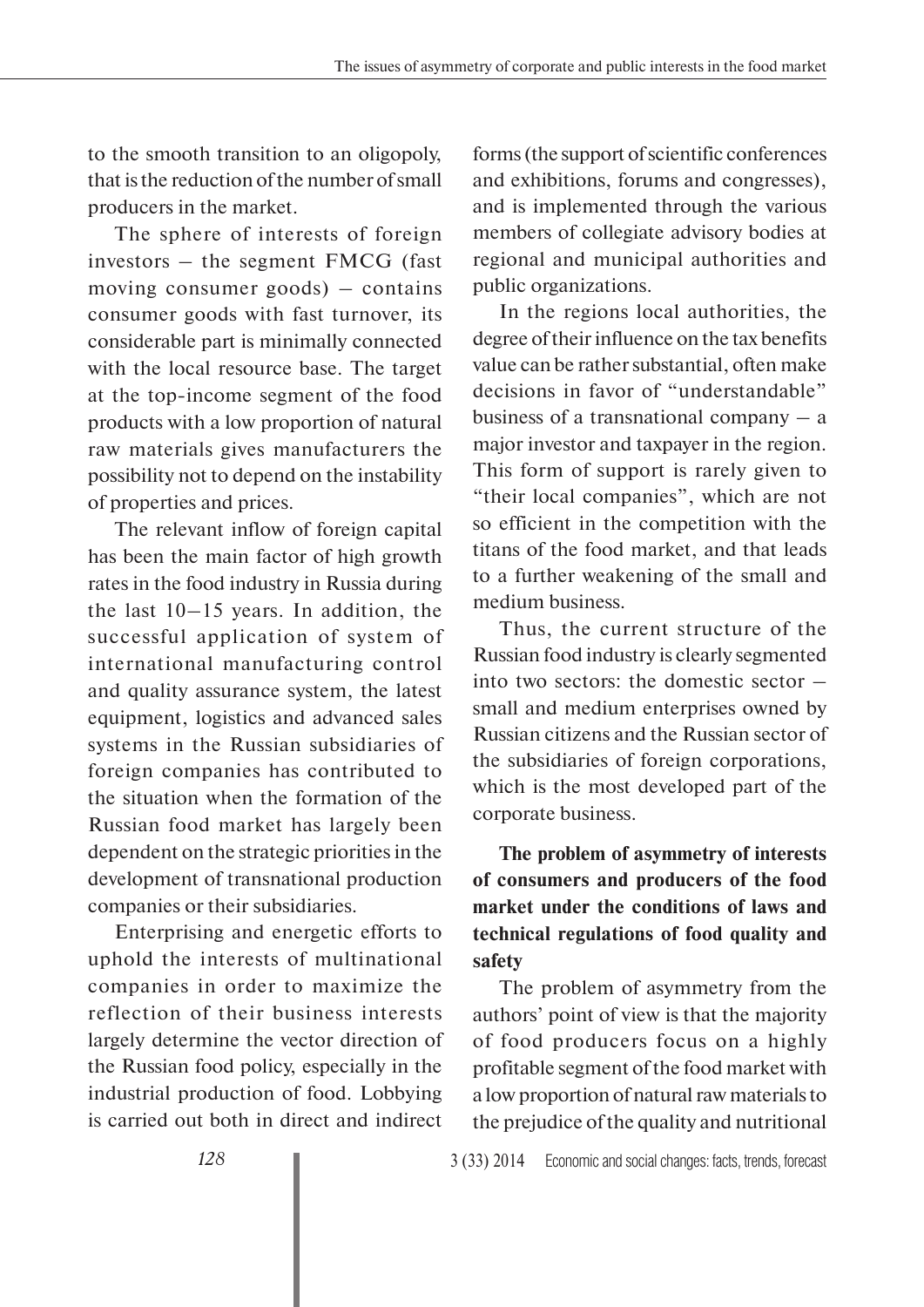value of food industrial production. In this regard, it is important to investigate whether laws and technical regulations have a moderating effect on the processes of manufacture of products with a low nutritional value.

Today Russia has the Federal Law "On the food quality and safety" [6], according to that, the quality is defined as a complex of characteristics of food products, capable of satisfying human needs for food under normal conditions of their using. In this case, there is the interpretation of the category of "quality" without taking into account the requirements of the utility consumer properties of the product.

It should be noted that technical regulations, which replaced the National State Standards, establish the minimum requirements, which provide biological, chemical and radiation food safety.

The set of international quality standards of ISO (International Organization for Standardization), applied in the creation and improvement of quality management systems of organizations, is not the standard of quality of the product itself, but, first of all, is a model or a diagram of the organization of processes for providing the highest quality of management of the organization. At the same time, when most of the largest enterprises in the food market indicate on their websites and in their brochures mention in a product label that their product quality is provided by international systems of certification, then the concept "quality of the organization" is

substituted for the concept "quality of the product" in the consumer's mind.

Thus, in reality there is a terminological "trap". In accordance with the settings of quality control systems the quality product means standardized finished products, which meet the requirements of safety, produced under appropriate conditions and pass the necessary control procedures. This interpretation is in conflict with the associative representation of most consumers about product quality.

It should be noted that the ambiguity of interpretations of the concept of quality and efficiency in many ways has led to the illusion of perception of the activity of highly effective companies in the food market as the companies, interested in the production of qualified products which meet the interests of consumers to the fullest extent. In this regard the organization of manufacturing of certain products is only aimed at the production of standardized food products, that is, asymmetry of interests of consumers and producers of food products occurs, causing serious imbalances in the development of the food market.

"Efficiency" in the Western understanding is not not useful, that is, nobody requires that firms compete in the usefulness of their products, in the degree of satisfaction of the needs of the population" [7, p. 13].

In modern conditions the competitiveness of food products is determined to a large extent by the trade, the presence of

Economic and social changes: facts, trends, forecast 3 (33) 2014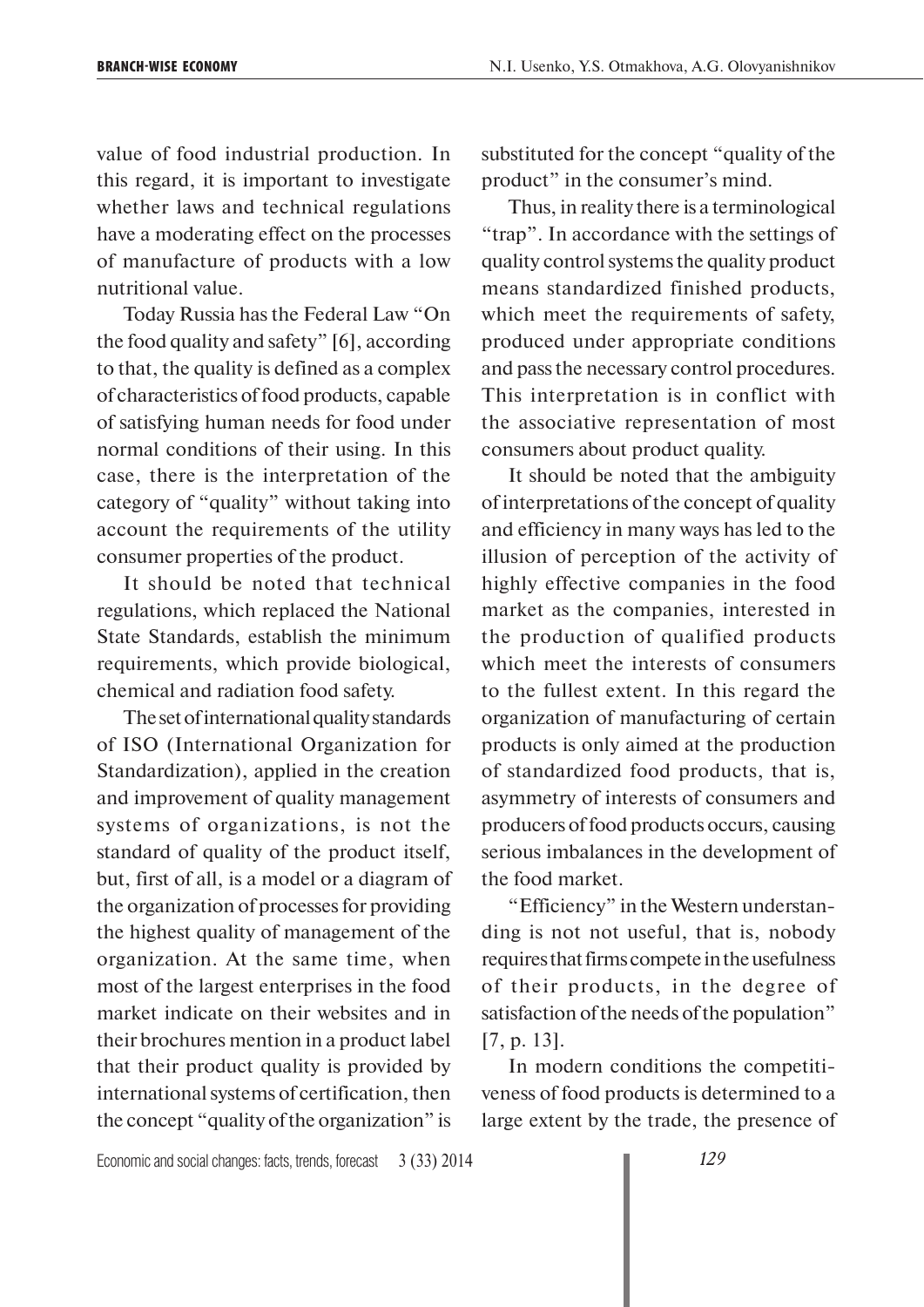products in retail chains makes wide publicity for them and provides recognition. However, large retail chains act as a catalyst for the formation of the deformed structure of product supply, focusing on the sale of attractive products, regardless of its nutritional value. The retailers' task is to increase the number of customers and the average amount of the check, and in fact the product is not sold as itself, but "shelf space".

Large retail prefers to work with large food companies, and the product policy in the major trading companies is built on the same principles as in the transnational food companies.

To establish the single economic space the Customs Union has made some serious steps to regulate the food market at the supranational level, to ensure the coherent policy regarding standards, technical regulations, food quality and safety.

Seven technical regulations in the food industry came into effect July 1, 2013. The are the following: "On Food safety", "Food products in terms of their labelling", "Technical regulations on juice products from fruit and vegetables", "Technical regulations on fat-and-oil products", "On safety of certain types of specialized food products, including dietary medical and dietary preventive nutrition", "On security of grain", "Safety of food additives, flavourings and processing aids".

The last above-mentioned technical regulation is of importance, because artificial dyes, food flavourings and conservants have become an indispensable feature of modern food. As it is known, the use of dietary additives is harmful for a human body. The human nutrition can be not only the source of important food and biologically active substances for the human body, but also the source of the accumulation of various metabolites of food additives, that is extremely undesirable, and in some cases it is a direct threat to human health due to cellular metabolism disorders.

In our opinion, the lists of permitted additives under conditions of growing knowledge about them and in light of the latest scientific research, should be continuously updated for the subject of their using. Of course, this is a complex process, involving a significant amount of commercial interests, but the problems of their confrontation are not always solved in favor of consumers.

There is a well-known example, when the group of experts from the University of Southampton investigated the most popular dietary additives and presented the results of the experiment at the disposal of the Food Standards Agency UK (FSA). According to these data, a number of food colourings – E102, E104, E110, E122, E129 – can cause hypersensitivity of the human body and, as a consequence, "hyperactivity" in children's behavior. Despite the presented proofs, the "scandalous" food colourings have not been prohibited in many EU countries, and there have been only the recommendations for producers on the necessity to abandon to use these food additives.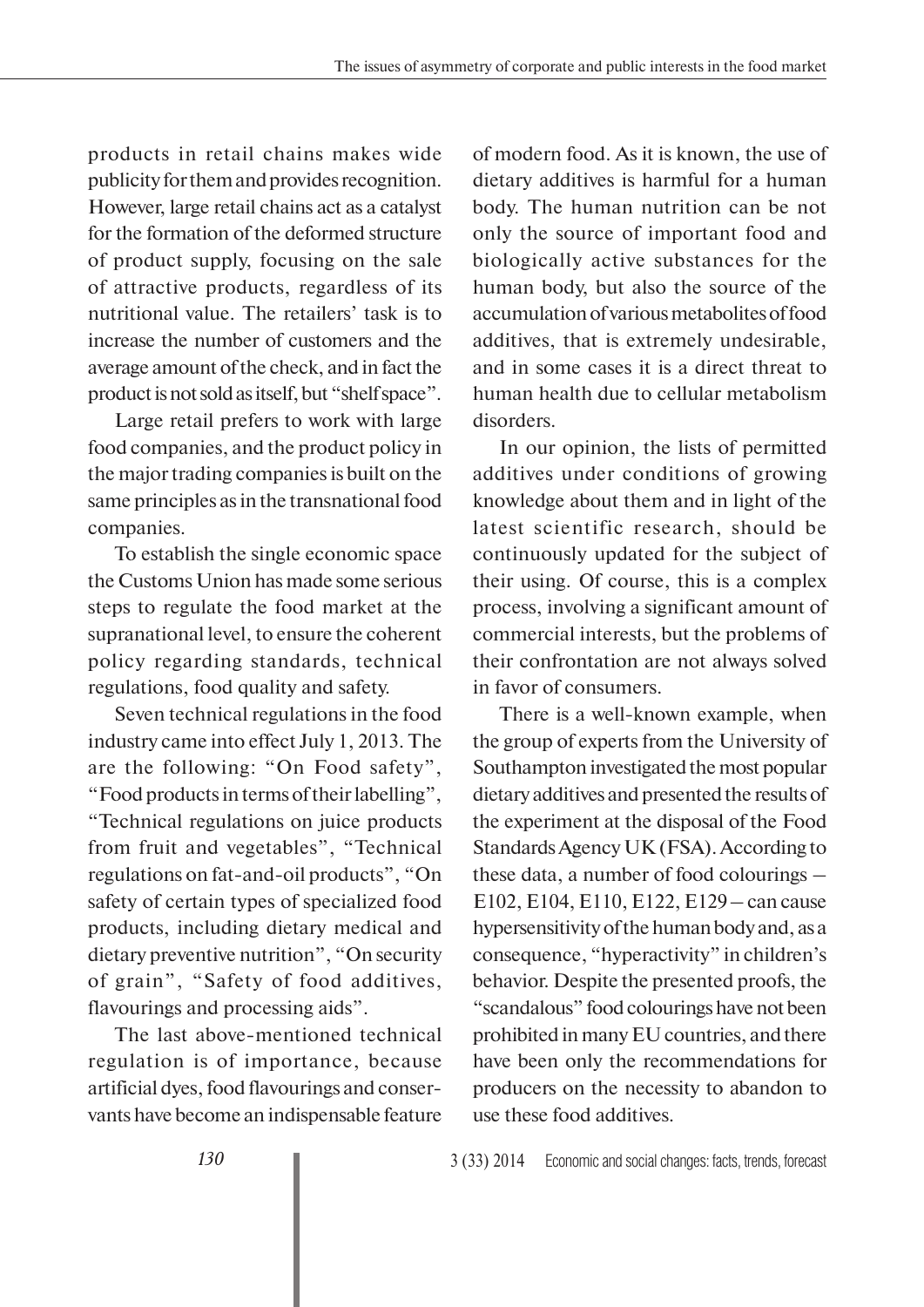The above-mentioned problems have been incorporated in the new technical regulations (on the nutrition labelling) of the Customs Union, but their decision is piecemeal. Thus, the Regulations states: "For food products containing food colourings (E122, E104, FCF, E110, charming AC, E129, Ponceau 4R E124 and E102) there should be a warning label: "It contains a coloring agent(s) that can have a negative effect on children's activity and attention". In this case, it should be noted, a lot of colorful and attractive food products (confectionery, soft drinks, ice cream), using food colourings, are directed to children.

In this connection there are very interesting conclusions, made by I.A. Martynuk [8] in his thesis research, about the evaluation of the toxicity of the above-mentioned food additives. The food colourings E102, E122, E142, E110 became the subject of this thesis research, the author developed the rapid test method of determining their integrated toxicity by using bioassays. In a short time the experiment studied the impact of substances on several generations of animal bioassays.

According to the results of experiments the following results have been obtained: the food colourings have not acute and chronic toxic effects on the aquatic organisms (Daphnia laboratory), this indicator has proved that the investigated substances can be considered environmentally safe. However, in terms of the impact on reproduction and development of the

offspring they have a significant influence on the fertility of the studied species, that is pronounced in subsequent generations.

Thus, the examined food colourings can be hazardous to health: they affect the activity of children and can cause adverse effects on the reproductive function of human beings, as they cause gonadotrophic<sup>2</sup> effect.

Such serious data of this study, disclosing long-term consequences of the negative impact of chemical elements, should not only be considered as a part of scientific results, but also used in applied applications as an evidentiary foundation for legislative guidelines, regulations and requirements in the field of the using of food additives.

# **Consequences of the changes in the structure of product supply in the food market**

Under market conditions, product formula is a trade secret that creates information asymmetry in the food market and real opportunities for abuses by food producers by creating a variety of recipes using natural raw material replacement. In this case similar flavor characteristics (or better) of the finished product are provided through the introduction of chemical additives and ingredients, which are identical to natural. The innovative development is carried out in the form of product formulas that achieve maximum functionality, in particular the company's profits.

<sup>2</sup> Gonadotrophic action – an ability of chemical substances to cause harmful effect on the reproductive function of human beings, animals and plants.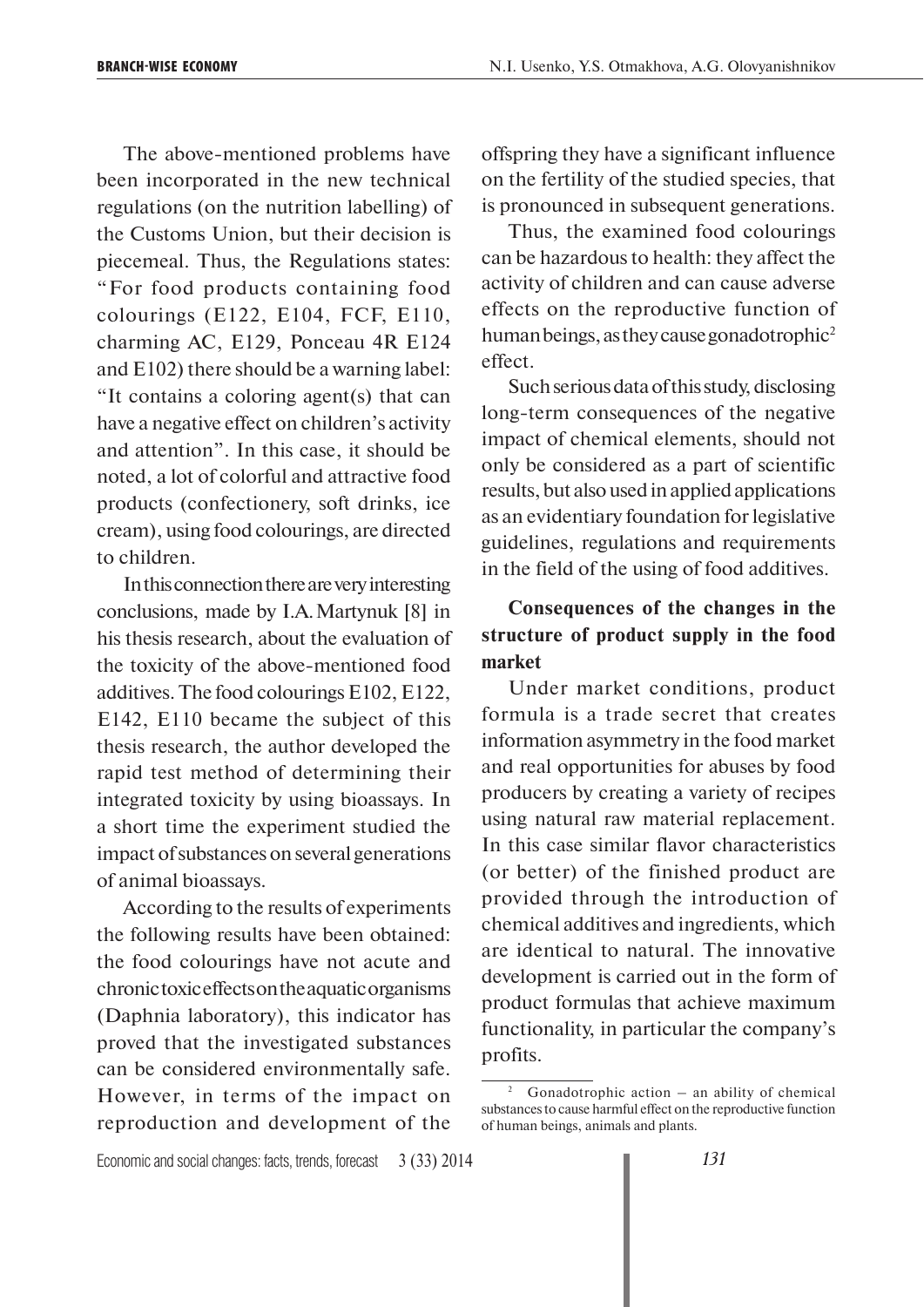Western companies have accumulated a great experience in the development of high-tech food products. As a result, the structure of the Russian food market has implanted a serious segment of the food products, which can be characterized as artificial, synthetic to a great extent. The concept "artificial food"3 has appeared.

Today, synthetic food produced by food giants, appears under the guise of genuine, and a number of chemical ingredients used in the food industry are turned it into chemical industry. The authors wrote about the peculiarities of this metamorphosis in their previously published articles [9].

The appearance of "new products" has provided a variety of product offering in the food market, that led to information asymmetry under the conditions of high-level monopolization, when the opportunity to manipulate consumer behavior in the field of nutrition has appeared in the direction of increasing purchases of new products, cost-effective for enterprise-producers, but useless and even harmful to consumers' health.

Z. Biktimirova noted in her article, published in 2004, that among the risks of globalization, there was a growing threat of manipulation of public consciousness. And the negative effect of this manipulation on food security can be the creation of behaviors and values that correspond to the interests of those who control the money,

but are hazardous to human health and long-term prospects for the development of society [10, p. 82]. Time confirms the validity of this statement. In the context of the lack of education of the population in the sphere of food consumption, moral and psychological impact of aggressive advertising of food manufacturers which use human weakness before temptations of food market, there is a situation when consumers choose products which are harmful to their health.

In May 2013 the British consulting company "Maplecroft" published a new index – Obesity Risk Index (ORI), designed to evaluate the risk of obesity and overweight for 188 countries. The ranking results show the indices of 10 countries at risk. Russia is in the third place in the world among the countries where obesity is bad for the economy, the second one only to Mexico and the United States. Economic consequences include the direct expenses of health care and indirect expenses associated with the loss of economic productivity, as well as individual citizens' expenses on drugs [11].

According to the report of the Food and Agriculture Organization (FAO), in July 2013 Mexico occupied the first place in the ranking of the "thick" countries, the United States pushed to the second place of ranking. In 1989, by the moment when the system of fast food had been widespread, only 10% of adult Mexicans had some problems with being overweight, and in 2013, according to the ranking, 32.8% of the inhabitants of Mexico were

Artificial food – food product obtained from different food agents (proteins, amino acids, lipids, carbohydrates), previously isolated from natural raw materials or obtained by directed synthesis from mineral raw materials with the addition of *food* additives, as well as vitamins, mineral acids, trace elements, etc.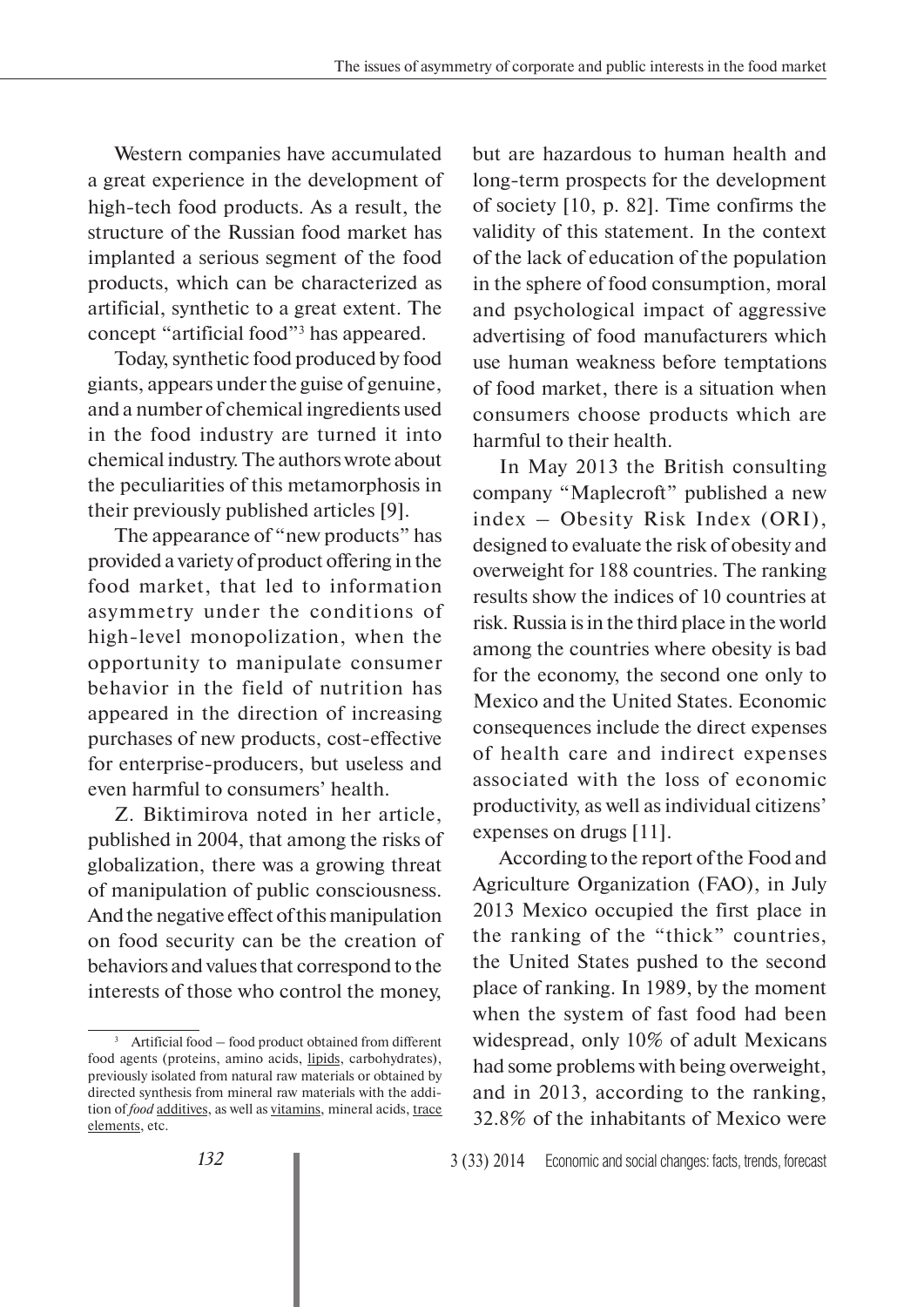obese, most of them were young people from the poor. The United States gave way to Mexico 31.8% of the Americans had obesity diagnosis [12]. Russia occupied 19th place in the above-mentioned ranking among the 20 most "thick" countries. Almost a quarter of respondents (24.9%) were obese.

The specialists from "National Center "Healthy Eating" has carried out the investigations, the results of which show that the problem of excess weight is typical for the residents of the Siberian Federal District. The morbidity rate of obese among adult population (18 years and older) in Omsk, Novosibirsk, Kemerovo, Irkutsk oblasts, the Altai Republic and Zabaykalsky Krai, Khakassia, Altai and Buryatia is almost 1.5 times higher than the average for the country [13]. According to Novoselov's opinion, the director of the non-governmental organization "Siberian Federal Center of health food", given in the journal "Expert", at least 45% noncontagious diseases are associated with Siberians malnutrition. "Every day our body faces with a huge amount of unusual elements – chemical additives, conservants, substitutes. And how they will affect us and our children, no one can say" [14].

### **Examples of reconciling the interests of consumers and producers of food products**

Is it possible in today's realities that food matrices are formed by manufacturing enterprises and distribution networks in accordance with the principles of healthy nutrition?

In recent years, "new shoots" are viewed in the Russian food market, there are the examples of separate companies which are ready not only to produce natural and healthy products, but also to invest efforts in creating a new market segment of "good" foods. These companies include Tomsk trading company "Lama", which two years ago, at the initiative of the president of the company, kept a healthy lifestyle, revised its mission, designating it as follows: "We provide food security of Russia". One of the ways to achieve this mission was to collect signatures against GMOs, including electronic voting on the official website of the company. Thus the company "Lama" is engaged in retail trading and various products manufacturing, it began to enforce an active policy to protect its own business and production against GMO products.

But in what way have the formulations change and elimination of all chemical additives from products reflected in the cost of the enterprise? In the course of this article the authors held the interview with the Deputy Director for Economics LLC "Terminal Group", included in the group of companies "Lama", M. Ryabykin who answered some questions. Thus, to implement the requirements in the field of quality control the company had to create its laboratory, to attract a large staff of professionals, to build business processes for receiving and checking the quality of raw materials and products, as well as to review the contracts related to the supply of defective products. As a result the increased costs of production and sales of the useful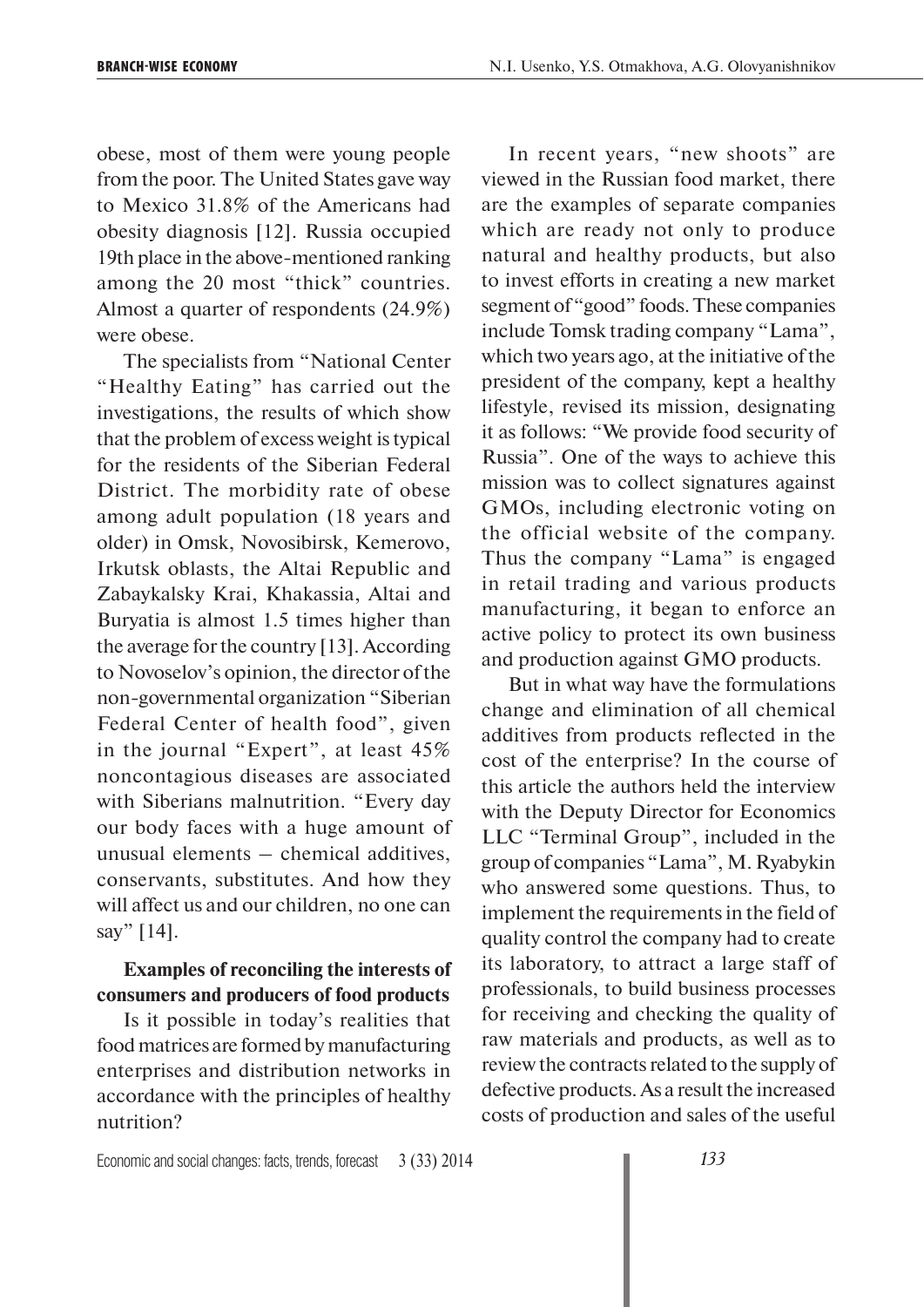products, according to M. Ryabykin, led to the loss of a certain percentage of profits as the product price could not be increased to the level at which it was increased its cost.

In our opinion, the state support of efforts of such manufacturers to create a new market segment is necessary that in the foreseeable future they could reach the average level of profit and gain consumers' support as a buyer is gradually reorienting to purchase more healthful products.

## **The role of the level of expertise in problems of equalization of asymmetry in supporting food quality**

The transnational nature of the food industry has substantially changed the technology of food production. It is necessary to comprehend who wins and who loses because of ongoing transformations. It is important to understand what causes these changes and whether they are necessary.

The authors have already expressed their opinion in the press [15] on the necessity to increase the importance of the role of expert support in the development and review of regulatory documents and draft of state decisions on the development of the national food market, especially in terms of compliance with the principles of food safety.

Examination is a special type of applied research, involving a critical examination of documents (decisions and draft decisions) in order to minimize the probability of erroneous decisions.

Nowadays in Russia, in most cases the procedures of experts identification, time frames for examination, the content and quality of expert opinion, the necessity of its publication and other are not well regulated.

Among the negative aspects of the organization and conduct of the examination of legal and regulatory documents at the federal level, regulating industrial activity in the food market, the following can be identified:

1. During the preparation of the decisions the presence of expert opinions from business and from science is obligatory. For example, the State Duma has legal and linguistic expertise of laws, but not scientific. The expert may be offered by a related party that allows to establish and to maintain lobbying channels [16].

2. In the expertise of legal acts of federal executive authorities, held by The Depart-ment of Regulatory Impact Assessment of Ministry Economic Development of the Russian Federation, the members of the non-profit partnership "the Union of Consumer Market" are actively involved in order to identify their offers, making it unfoundedly difficult to do business and investment. The position of this non-profit partnership reflects, first of all, the consolidated policy of lobbying corporate interests of its members.

The list of the participants of this nonprofit partnership includes a large number of manufacturers of food, including food giants such as "Mars", "Nestle", "Coca-Cola", "Ferrero", "Nutricia", "Danon", "Uniliver", "Kraft foods", etc. The main objective of the partnership is to provide the most complete account position of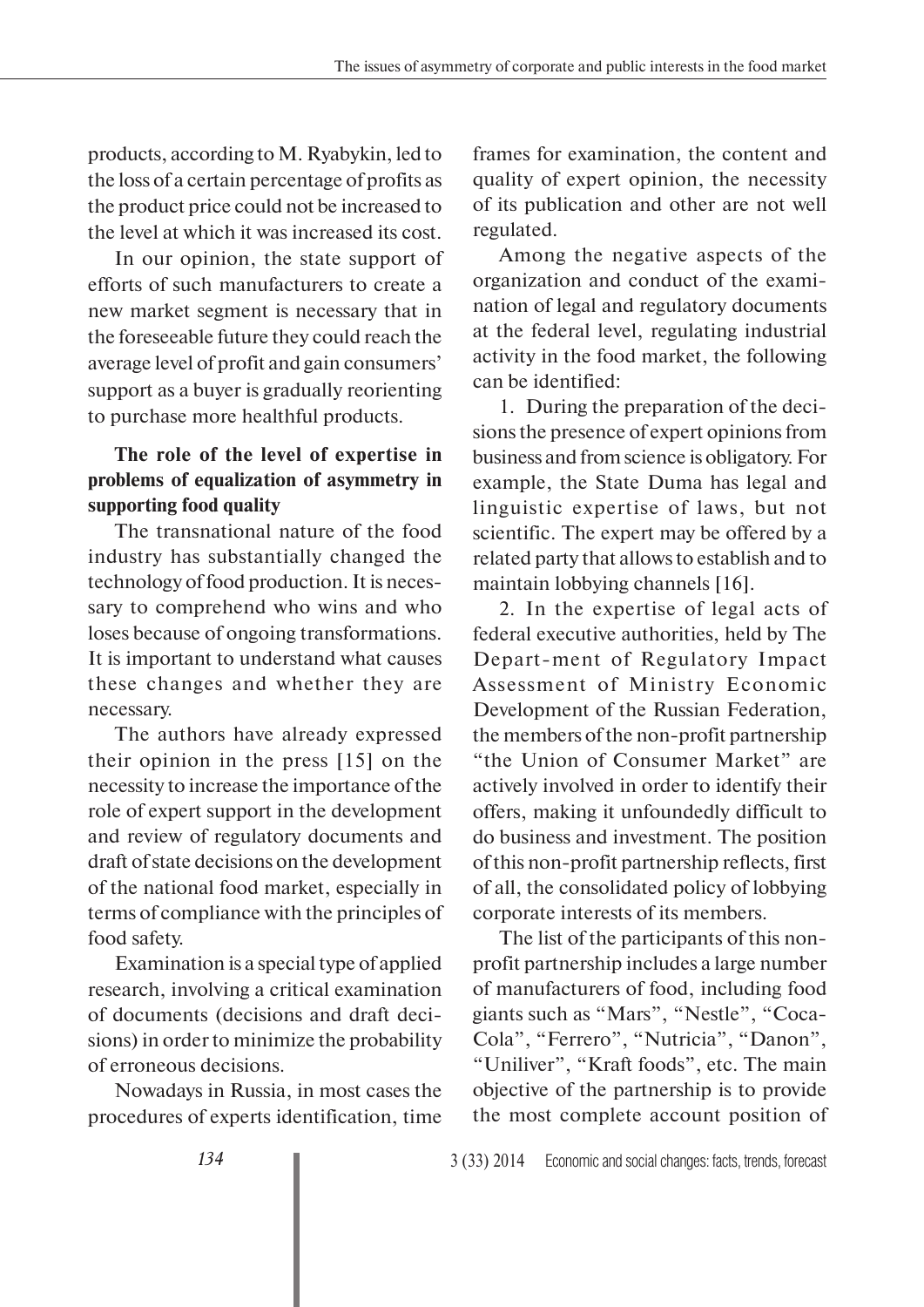the partnership when developing and implementing the requirements of the Russian legislation and the Customs Union in the production and circulation of food products and other issues of the regulation in the food industry.

According to the statement of "the Union of Consumer Market" [17], it represents the interests of honest entrepreneurs in the interests of consumers. However, the list of participants of the Union and the stated objectives of the nonprofit partnership functioning give reason to doubt their interest in protecting the interests of consumers.

3. Lobbying of enterprises interests becomes politics of such public authority as the Rosstandart – Federal Agency for Technical Regulation and Metrology, which is administered by the Ministry of Industry and Trade of the Russian Federation.

According to the paragraph 5.3.2 of the Provision of this department, expert examination of draft national standards is the function and the power of the Rosstandart. The Head of this department Grigory Elkin, in his speech in April 2013 at the meeting of the Federal inter-agency board "Business Russia" expressed his position on the target plants in the examination standards: "Our goal is lobbying our businesses, our industry, our achievements. As international standardization, as well as standardization in general is one way of lobbying" [18].

The question is: how then will the ideas presented in the Concept of national standardization system be implemented,

according to which in the context of globalization the system should balance the interests of the state, business entities, public organizations and consumers? Although it is worth to mention that it is the national standards government body, in accordance with its above-mentioned concept, that fulfills the task of the development of the list of obligations mechanisms of stakeholder participation in the formation of a common policy in the field of standardization.

In this situation, the preparation at the legislative level of quality standards in relation to food products without the proper level of scientific and public examination of the impact on man's biosafety is a dangerous policy that allows companies to realize their commercial interests to the detriment of consumers.

We propose a number of ways to improve the significance of the level of expertise in the evaluation process of unexplored consequences of using new technologies and raw ingredients in the food industry.

1. Under the conditions when the main motivating force of food producers and trade is profit, the modern system of normative and legislative acts in the field of regulation of the food market should be a rational system of "checks and balances" so that upcoming "bioeconomy" does not damage human nature. The formation and creation of such a regulatory system should belong to science. We consider it necessary to extend the list of priority research themes of the Russian Federation relating to proposals to develop predictive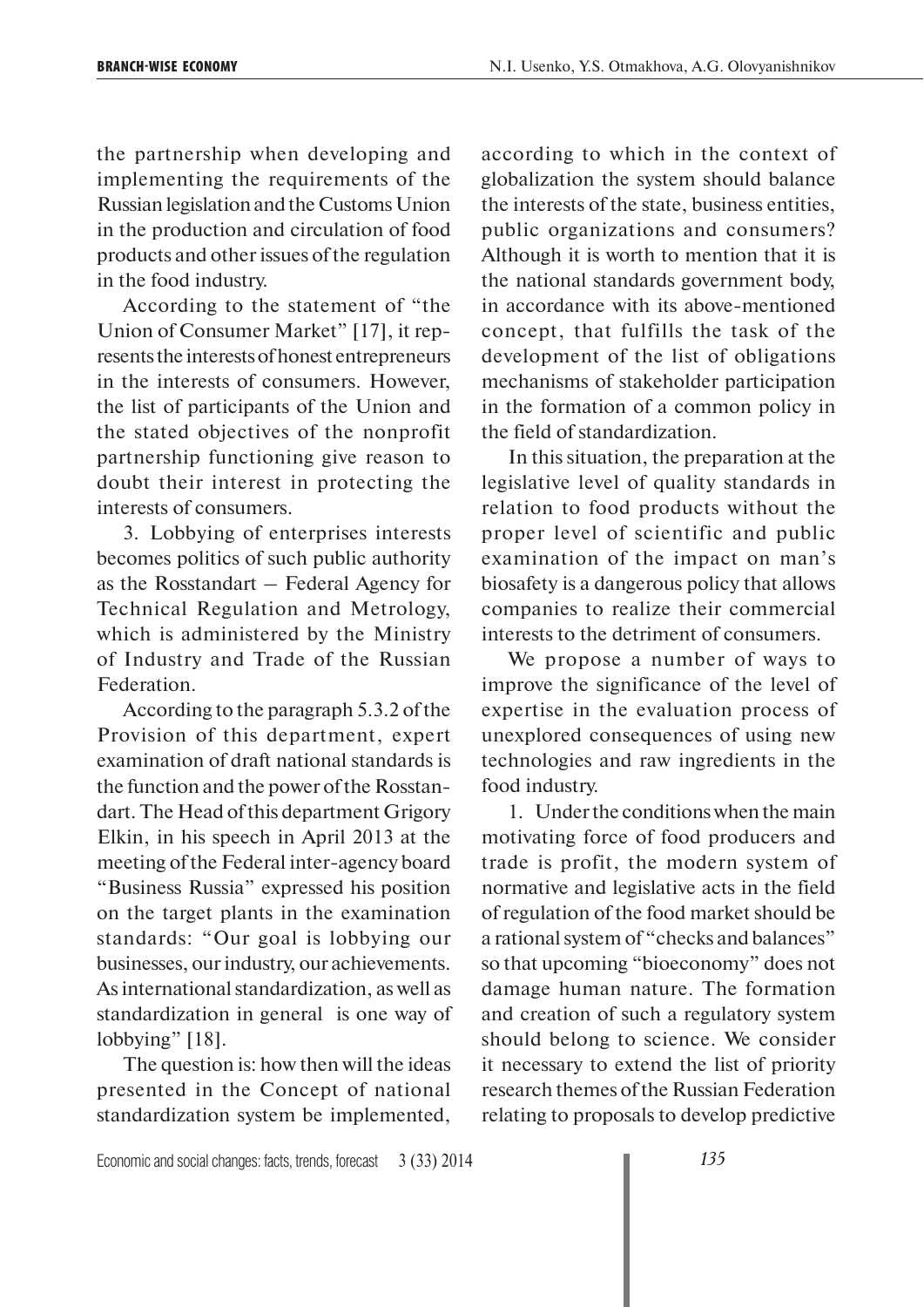scenarios of the Russian food market taking into account the challenges and threats determined by new technologies in the process of food production, bioand nanotechnology, approaches to the management the costs of holdings-food conglomerates in the food market. The results of researches should be the basis for formation of databases in the regulation of food production at the national level, which can and should be used to develop draft technical regulations as the evidence base for the principles, regulations and requirements.

2. To set the vector for the further development of scientific researches in the field of the food industry it is necessary to enlarge the list of critical technologies at the federal level which are related to biosafety man. The development of this branch of knowledge will facilitate proper prioritization in order to take appropriate measures in the future intervention in the formation and development of the national food market.

3. Interdisciplinary nature of the research problems of the modern food industry causes the necessity of coordination of expert advice while the preparation of documents to regulate the food market ensuring the harmonization of corporate and public interests.

It is necessary to expand the tool palette in the expert community partnership through the creation of associations of analysts and experts who could unite the various categories of specialists.

4. The need for transparency in the preparation of solutions. The public lighting will allow the population to evaluate critically the product offering in the food market and choose foods corresponded to the principles of healthy eating.

The population as a main consumer of food products could actually participate in the process of formation of the system of regulation of commodity supply "voting by ruble". It is believed that the population is responsible for the selection of useful and quality products for their own consumption.

However, it is difficult for the average buyer to understand the diversity of the proposed portfolio under the conditions of the aggressive marketing of manufacturers, which is aimed at maintaining the policy of consumerism (excessive consumption of goods and services), and provides any innovation as an innovation in its content and in the packaging. While a mass consumer begins to understand the products, to distinguish "useful and natural" from merely "beautiful and delicious", retail chains will opt for the latter.

It should be recognized that the majority of the population have not been ready for the perception of a healthy diet, and manufacturers took advantage of this when responsibility for product quality is placed not on the regulators but on the enterprises themselves. The population has a former way of thinking and believes that "all food products on the counter are checked, tolerated, allowed and benefit". Thus, the population commitment to conservative model of consumption patterns in the food markets is confirmed by an ambitious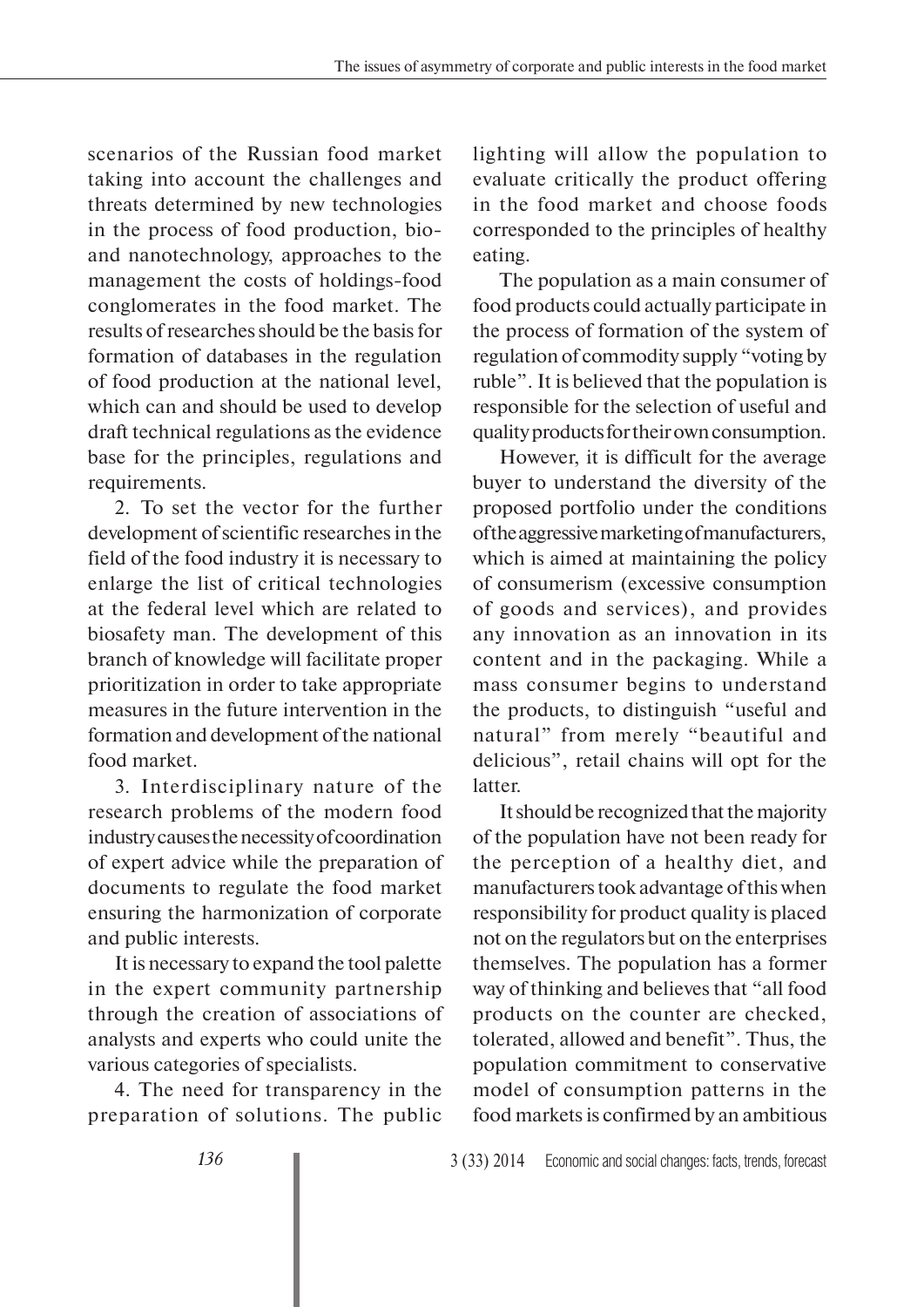research held by the marketing company "Start marketing" [19].

In order to help the population to make a conscious step in the fight for their interests, we consider it necessary to extend the functions of the expert community in the public awareness campaign to form the rational eating behavior among the population and to inform customers about the features of modern industrial production of raw materials and finished food products.

#### **Conclusion**

At the present stage of development of the food market increasing asymmetry of interests of consumers and producers of food products in terms of quality and nutritional value takes place. The analysis showed that the Federal Law "On the quality and food safety" and technical regulations do not provide the coordination of these interests and require further improvements in the public interest.

The characteristic features of modern industrial food production should include an increase in output, containing a large number of chemical ingredients that allow to reduce the costs of enterprises, to increase the terms of sales and storage products. Strategies of efficiency of production and trade, promoting food products to consumers without the regard to the requirements of utility foods are the main drivers of the innovation process in the food industry.

In these circumstances, it is necessary to strengthen the role of expertise and its public lighting in the development of new products and new food technology, regulatory and regulations to prevent the transformation of the food market in the global sphere of practical experiments. In our opinion, the presence of a competent examination will allow to develop adequate mechanisms governing the food production.

#### **Sited works**

- 1. Available at: http://foodinnovation.ru/articles/5190.html (access date: November 07, 2013).
- 2. *RF Government Resolution "On Approval of the Strategy for the Development of Food and Processing Industry in the Russian Federation for the Period till 2020" of April 17, 2012 No.559-r*. available at: http://base. consultant.ru/cons/cgi/online.cgi?req=doc;base=LAW;n=128940 (access date: November 07, 2013).
- 3. Available at: http://www.raexpert.ru/ratings/expert400/ (access date: November 07, 2013).
- 4. *Official Website of PepsiCo*. Available at: http://www.pepsico.ru/company/pepsico\_in\_russia/ (access date: November 07, 2013).
- 5. *The Participation of Foreign Capital in the Food Industry*. Available at: http://www.mcx-consult.ru (access date: November 12, 2013).
- 6. *About the Quality and Safety of Food Products: the Federal Law of January 02, 2000 No.29*. Available at: http://www.flexa.ru/law/zak/zak057-3.shtml (access date: November 07, 2013).
- 7. Parshev A. *Why Russia Is Not America. The Book for Those Who Remain Here*. Moscow: AST: Astrel', 2009. 350 p.

Economic and social changes: facts, trends, forecast 3 (33) 2014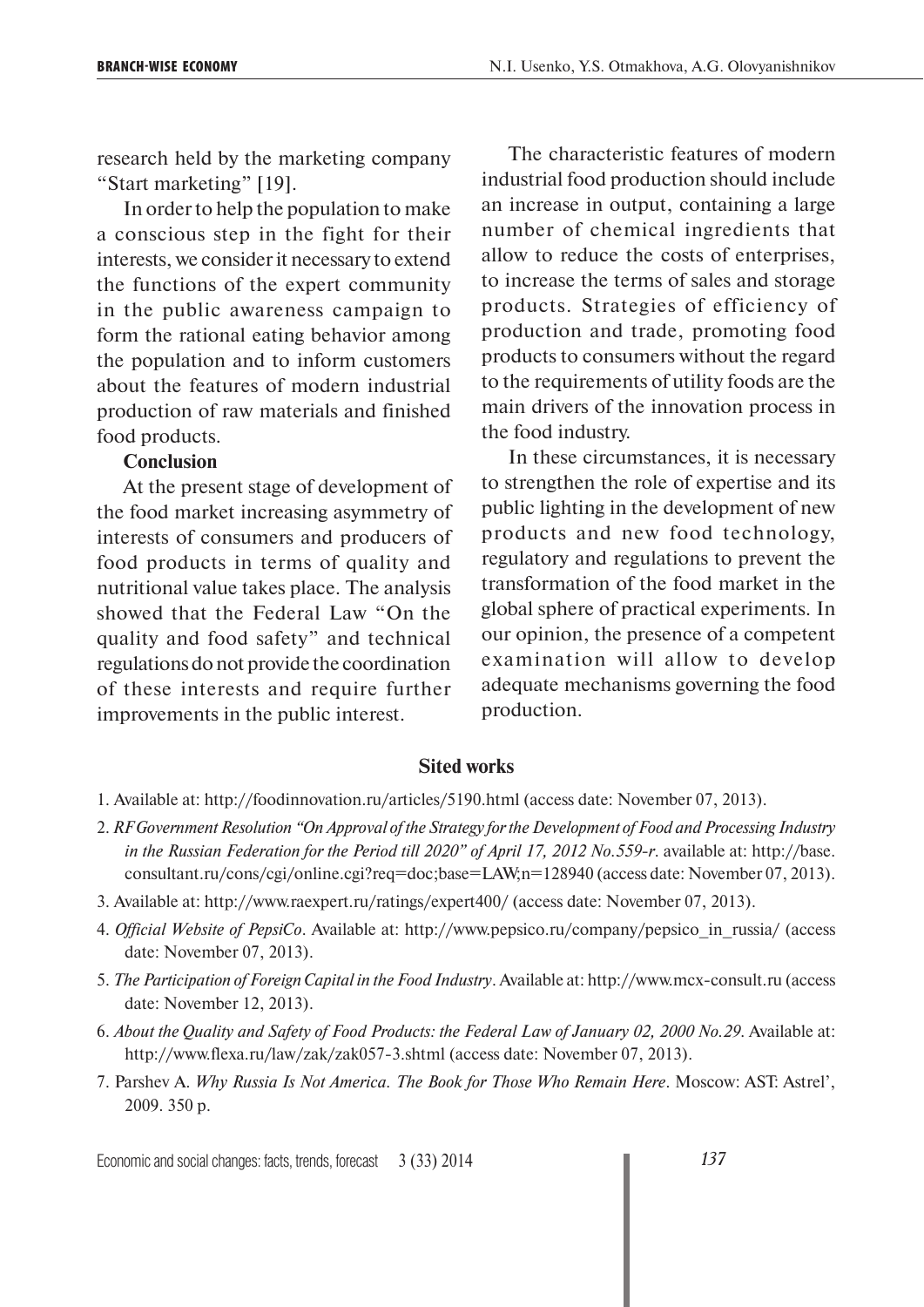- 8. Martynyuk I.A. *The Issues of Ecological Safety of Food Additives and Determining Their Toxicity by the Method of Biotesting. Ph.D. in Biology Thesis Abstract*. Moscow: Moskovskaya sel'skokhozyaistvennaya akademiya imeni K.A. Timiryazeva, 2002.
- 9. Usenko N.I., Poznyakovskii V.M. *Against "Junk" Food: the Transformations of the Food Industry and Food Security*. *EKO*, 2012, no.8, pp. 175-189.
- 10. Biktimirova Z. Quality of Life: Food Security. *Economist,* 2004, no.2, pp. 78-84.
- 11 Available at: http://maplecroft.com/portfolio/new-analysis/2013/05/13/maplecrofts-new-obesityrisk-index-highlights-global-nature-obesity-epidemic/ (access date: November 10, 2013).
- 12. Available at: http://www.dailymail.co.uk/news/article-2358439/Mexico-takes-America-fattest-nationearth.html (access date: November 10, 2013).
- 13. Available at: http://www.medlinks.ru/article.php?sid=55123 (access date: November 10, 2013).
- 14. Available at: http://expert.ru/siberia/2013/44/ochen-vrednyij-perekus/ (access date: November 08, 2013).
- 15. Usenko N.I., Poznyakovskii V.M., Olovyanishnikov A.G. Myths about the Quality (Specifics of Modern Industrial Production of Foodstuffs). *EKO*, 2013, no.6(9468), pp. 133-148.
- 16. Barsukova S.Yu. Juice Market in Russia: Past, Present and Future. *EKO,* 2009, no.12, pp. 111-121.
- 17. *Official Website of the Union of Consumer Market Participants*. Available at: http://www.np-supr.ru/ (access date: November 12, 2013).
- 18. Available at: http://rostandart.ru/news/standartizaciya\_odin\_iz\_sposobov\_lobbirovaniya\_interesov\_ rossijskih\_predpriyatij (access date: November 07, 2013).
- 19. Available at: http://www.startmarketing.ru/news/121 (access date: November 12, 2013).

### **References**

- 1. Available at: http://foodinnovation.ru/articles/5190.html (access date: November 07, 2013).
- 2. *Rasporyazhenie Pravitel'stva RF "Ob utverzhdenii Strategii razvitiya pishchevoi i pererabatyvayushchei promyshlennosti Rossiiskoi Federatsii na period do 2020 goda" ot 17.04.2012 g. №559-r* [RF Government Resolution "On Approval of the Strategy for the Development of Food and Processing Industry in the Russian Federation for the Period till 2020" of April 17, 2012 No.559-r]. available at: http://base. consultant.ru/cons/cgi/online.cgi?req=doc;base=LAW; n=128940 (access date: November 07, 2013).
- 3. Available at: http://www.raexpert.ru/ratings/expert400/ (access date: November 07, 2013).
- 4. *Ofitsial'nyi sait kompanii PepsiCo* [Official Website of PepsiCo]. Available at: http://www.pepsico.ru/ company/pepsico\_in\_russia/ (access date: November 07, 2013).
- 5. *Uchastie inostrannogo kapitala v pishchevoi promyshlennosti* [The Participation of Foreign Capital in the Food Industry]. Available at: http://www.mcx-consult.ru (access date: November 12, 2013).
- 6. *O kachestve i bezopasnosti pishchevykh produktov: federal'nyi zakon ot 02.01. 2000 g. № 29* [About the Quality and Safety of Food Products: the Federal Law of January 02, 2000 No.29]. Available at: http:// www.flexa.ru/law/zak/zak057-3.shtml (access date: November 07, 2013).